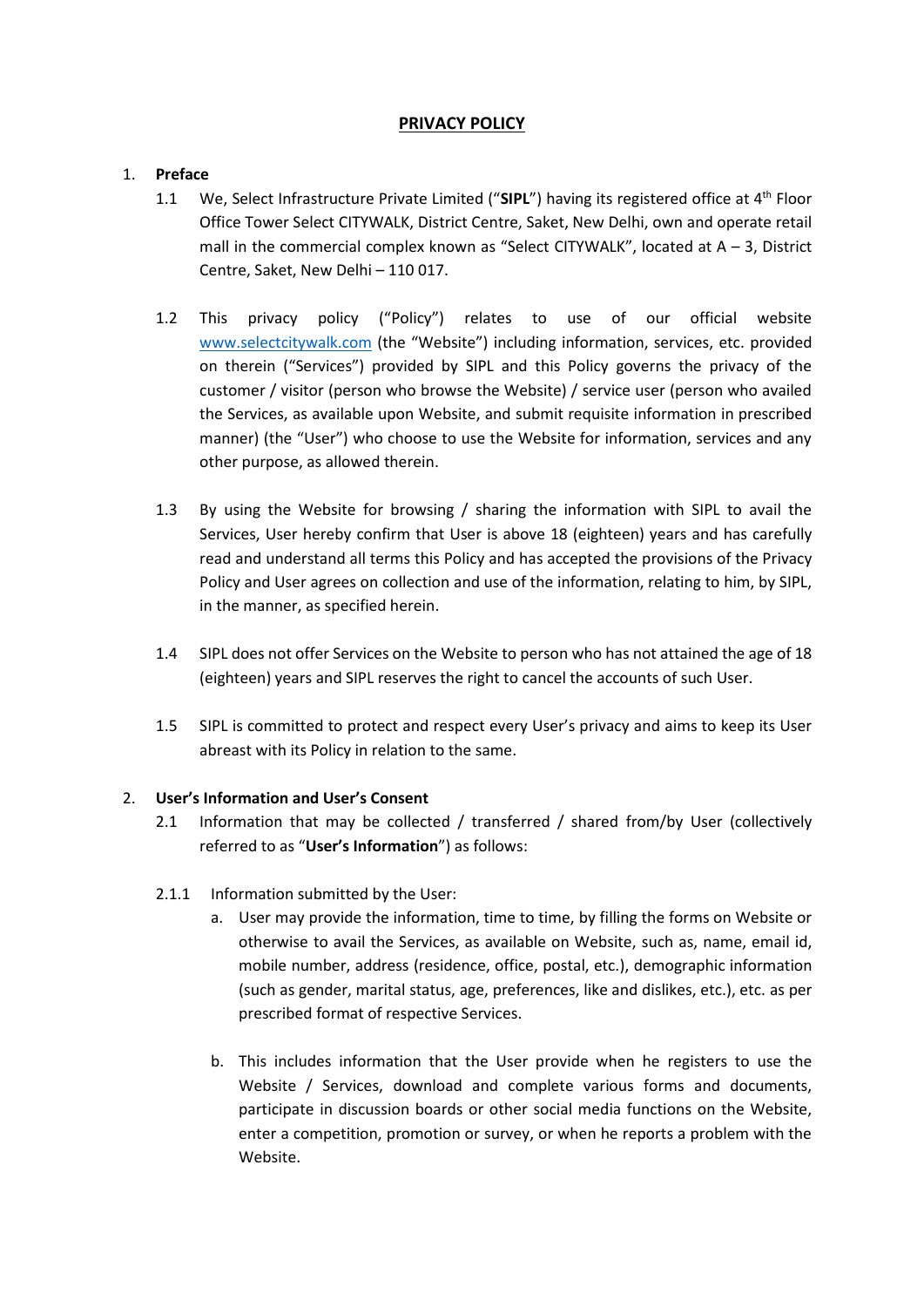- 2.1.2 Information gathered due to usage of Website:
	- a. Some information that may automatically gathered in the system of SIPL due to usage of Website by User, such as technical information, log information, IP information, browse type, web request, uniform resource locators clickstream, Services / information viewed or searched for, etc.
	- b. The Website uses cookies to distinguish a User from other users of the Website. You will have absolute discretion to accept or decline the cookies. Cookies help SIPL to provide User with a good experience when he uses the Website and allows SIPL to improve the Website. Cookies are small data files that a website stores on the User's device. If User decline / block the cookies of the Website, User may still use our website but certain services, areas in the website may be restricted for your use.
	- c. Some information collected through Facebook, Twitter, LinkedIn or other social media accounts of the User which is been linked to the Website by User.
- 2.2 The User consents to the collection, receiving, possessing, storing, dealing, sharing and/or handling of his personal information by SIPL in the manner and to the extent provided under this Policy as may be modified by SIPL from time to time (the "**User's Consent**").
- 2.3 The User hereby expressly consents to receive communications from SIPL and/or third parties authorized by the User through their registered phone number and e-mail ID. The User agrees that any communication so received by them from SIPL and/or any third parties authorized by the User will not amount to spam, unsolicited communication or a violation of their registration.

## 3. **Use of User's Information**

- 3.1 SIPL values the User's relationship and will, at all times, strive to ensure the User's privacy and take all reasonable steps to protect his information from misuse and keep it secure. SIPL values the trust that the User has placed in it by giving it personal information. SIPL will always use the personal information of the User in a way that is fair and worthy of that trust.
- 3.2 SIPL use the User's Information to:
	- a. Provide various Services, as asked / queried / requested by User, e.g., information about event / promotion / leasing, participation in marketing quiz, etc., as offered / available upon the Website;
	- b. Improve personalized features on the Website to enhance User's shopping experience through offering tailored content – like giving more relevant search results, offers, etc. to User;
	- c. Provide details such as special offers, advertisement, new arrival, supports, etc. to assist in his shopping;
	- d. Managing his search on Website to deliver better and more personalized services, e.g., track the web search, etc.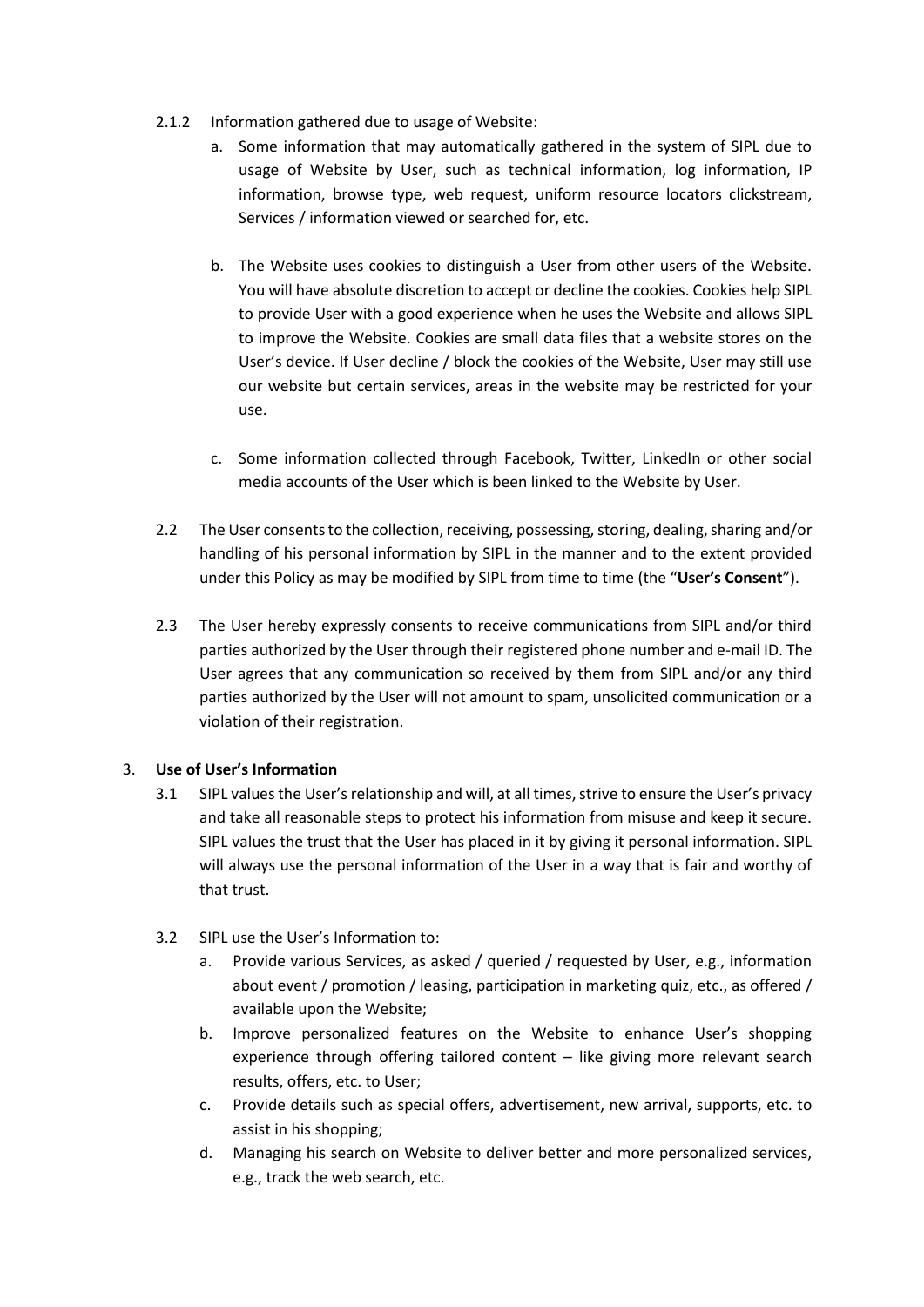- e. To allow the User to participate in interactive features on the Website, when he choose to do so and make suggestions and recommendations to the User and other visitor of the Website about goods or services that may interest them.
- f. For proper administration and improvisation of Website including troubleshoot problems, data analysis, testing, research, statistical and survey purposes, etc.;
- g. To continue to improve the Services, contents and advertising on Website, customer relationship management processes to operate the business, etc.;
- 3.3 Information that SIPL receives from other sources, SIPL may combine this information with information that the User gives to them and also information that SIPL collects about the User. SIPL may use this information and the combined information for the purposes set out above (depending on the types of information SIPL receives).

#### 4. **Data Retention**

The data that SIPL collects from the User may be transferred to, and stored at, a destination outside India as well. However, in most instances, it will be processed in India. The User, by submitting personal data, agrees to any such transfer, storing or processing. SIPL will take all steps reasonably necessary to ensure that the User's data is treated securely and in accordance with this Policy and other applicable laws of India including the Information Technology Act, 2000 and rules and regulations thereunder. The data collected by SIPL will be retained for reasonable periods of time, in accordance with specific policies or as required by law. The data collected for a specified purpose will only be used for that purpose and, unless that information is otherwise required to be retained, after a reasonable period of time, the data will no longer be actively stored when that purpose has been fulfilled.

#### 5. **User Right to withdraw his Consent**

The User has a right to withdraw his consent given to SIPIL for collection, processing, storing, etc. of any information provided by him, at any time and he may do so by sending an e-mail to [contact@selectcitywalk.com.](mailto:contact@selectcitywalk.com) In case the User does not provide or later withdraws his consent, SIPL has the option to not provide services for which the said information was sought.

#### 6. **Disclose**

- 6.1 SIPL follows generally accepted industry standard to protect the personal information in its record and to protect User's Information from the loss and misuse, SIPL have in place appropriate measures. Apart from the procedure, as may be opted by SIPL to provide User information or Services, SIPL will disclose User's Information to meet or comply with any applicable law, regulation, court orders, legal process or statutory authority, to defend any legal claims, etc.
- 6.2 By using this website, User agrees that Select Infrastructure Pvt. Ltd. will have no liability for disclosure of User's Information due to errors in transmission or unauthorized acts of third party. SIPL is not responsible for any breach of security or for any actions of any third parties that receive User's Information. The website is also linked to many other sites and SIPL are not shall be not responsible for their privacy policies or practices as it is beyond our control.